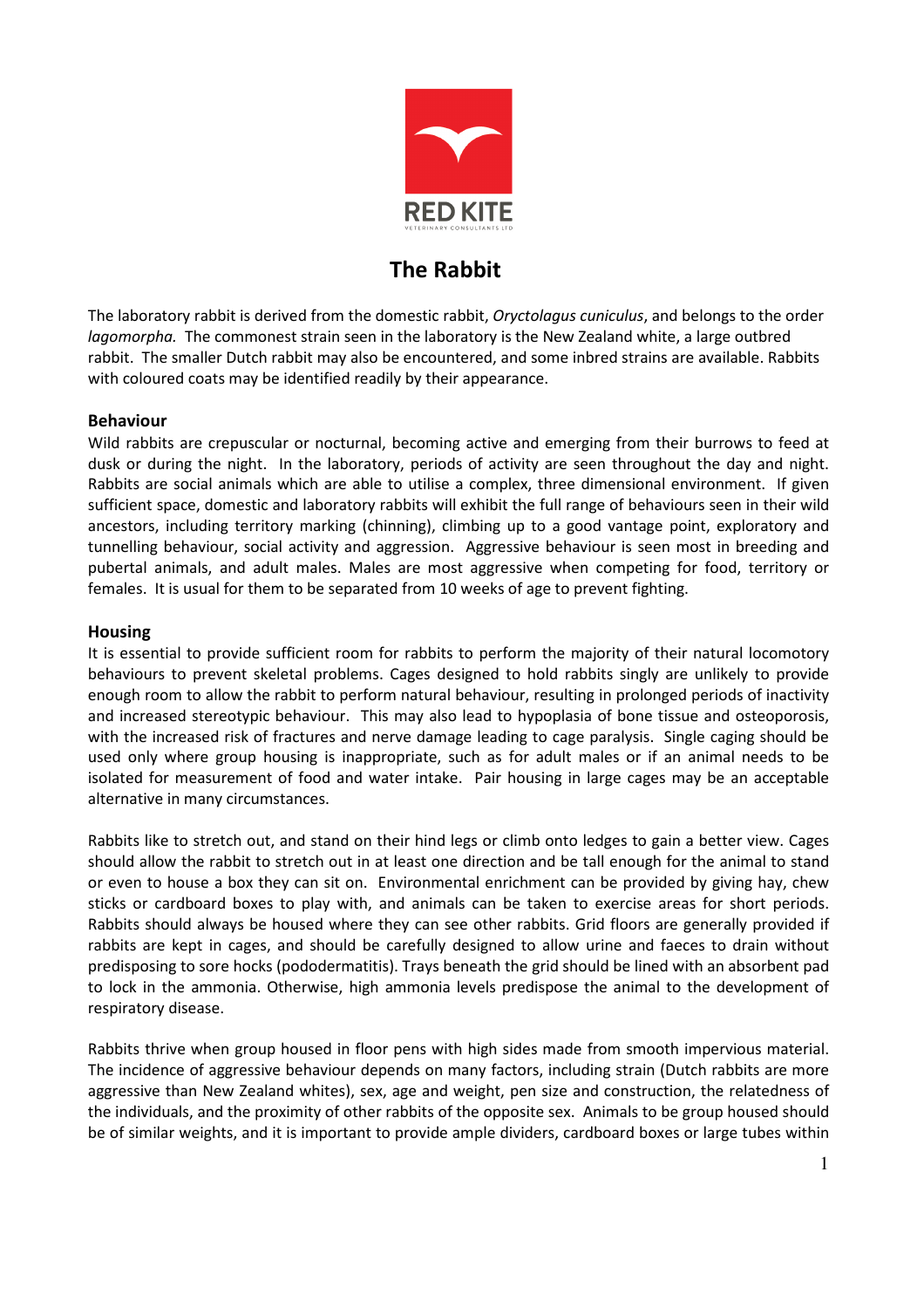the pen so nervous or frightened animals have bolt holes where they can hide from aggressive conspecifics. Continued monitoring of newly formed groups for excessive aggression is recommended. Breeding females, siblings or groups put together at weaning, a doe and litter, single sex groups of newly weaned animals, and stable groups of animals on procedure can be successfully housed together.

Rabbits communicate using olfactory cues, so this must be taken into consideration when designing rabbit housing. Rabbits will feel secure and confident if surrounded by their own smell, and are disturbed by excessive cleaning or the use of strong smelling disinfectants etc. Floor pens should be deeply lined with bedding material which does not have a strong smell. In these circumstances, rabbits will urinate and defaecate in latrine areas which can be cleaned frequently, but faecal matter will still become spread throughout the pen. Over-frequent cleaning however will simply result in increased territory marking and upset the animals' confidence.

Group housing in pens has many advantages over traditional single cages. The improved welfare of group housed animals manifests in improved physical and psychological well-being. Animals can exhibit natural behaviour and interact socially which reduces stereotypy, they tend to be calmer and more docile, the increased opportunity for locomotory behaviour reduces osteoporosis and cage paralysis, and improved ventilation leads to fewer respiratory problems. In addition, floor pens are more economic to purchase and maintain than conventional cages. On the other hand, there may be increased aggressive behaviour and stress particularly in unstable and incompatible groups, identification and treatment of individuals is more difficult, and exposure of staff to soiled bedding may increase the risks of allergy.

Rabbit housing should be cleaned at least weekly. They produce copious, turbid urine, which may be yellow to dark red, due to the presence of a varying quantity of porphyrins. The urine tends to leave scale on the litter trays due to the calcium content, and so they may need to be cleaned with acidic agents. Absorbent tray liners help to lock in ammonia and to reduce the scale problem.

### Feeding

Rabbits have evolved to survive on a diet with a high fibre content and low nutritional value, and in the wild will spend much of the time nibbling on vegetation. They need a diet high in fibre, and low in fat and soluble carbohydrate. Although much fibre remains undigested, it is required for bulk and reduces the incidence of hairballs and diarrhoea. Rabbits are coprophagic, and this is an important part of their digestion: inappropriate diets affect microbial digestion in the caecum and predispose to diarrhoea. A diet with 12-22 per cent fibre, and 12 per cent protein for maintenance or 15-17 per cent for growth is recommended. Ad lib feeding for rabbits in cages may sometimes result in obesity. Overeating may be a stereotypic behaviour, and is seldom seen in floor housed rabbits. Providing environmental enrichment and a variety of foodstuffs can reduce this problem. Hay may be given to provide additional fibre. High energy diets are required for breeding rabbits and for the dwarf breeds, with 10,500kJ per kg feed. For maintenance, 8,800kJ per kg is sufficient. Rabbits need 6-8g of high energy food per 100g bodyweight daily.

As gut flora play an important part in digestion, changes in diet should be done gradually, over a 4-5 day period, to allow the flora to adapt. Failure to do this will result in diarrhoea or anorexia.

#### Water

Water should be supplied ad lib, and be fresh and clean. Automatic systems are often used. Rabbits normally consume 10ml water per 100g bodyweight. Lactating does may drink up to 90ml per 100g bodyweight. Rabbits have a tendency to play with water bottles, so they should be checked frequently to ensure they are not empty, and that the floor has not become wet.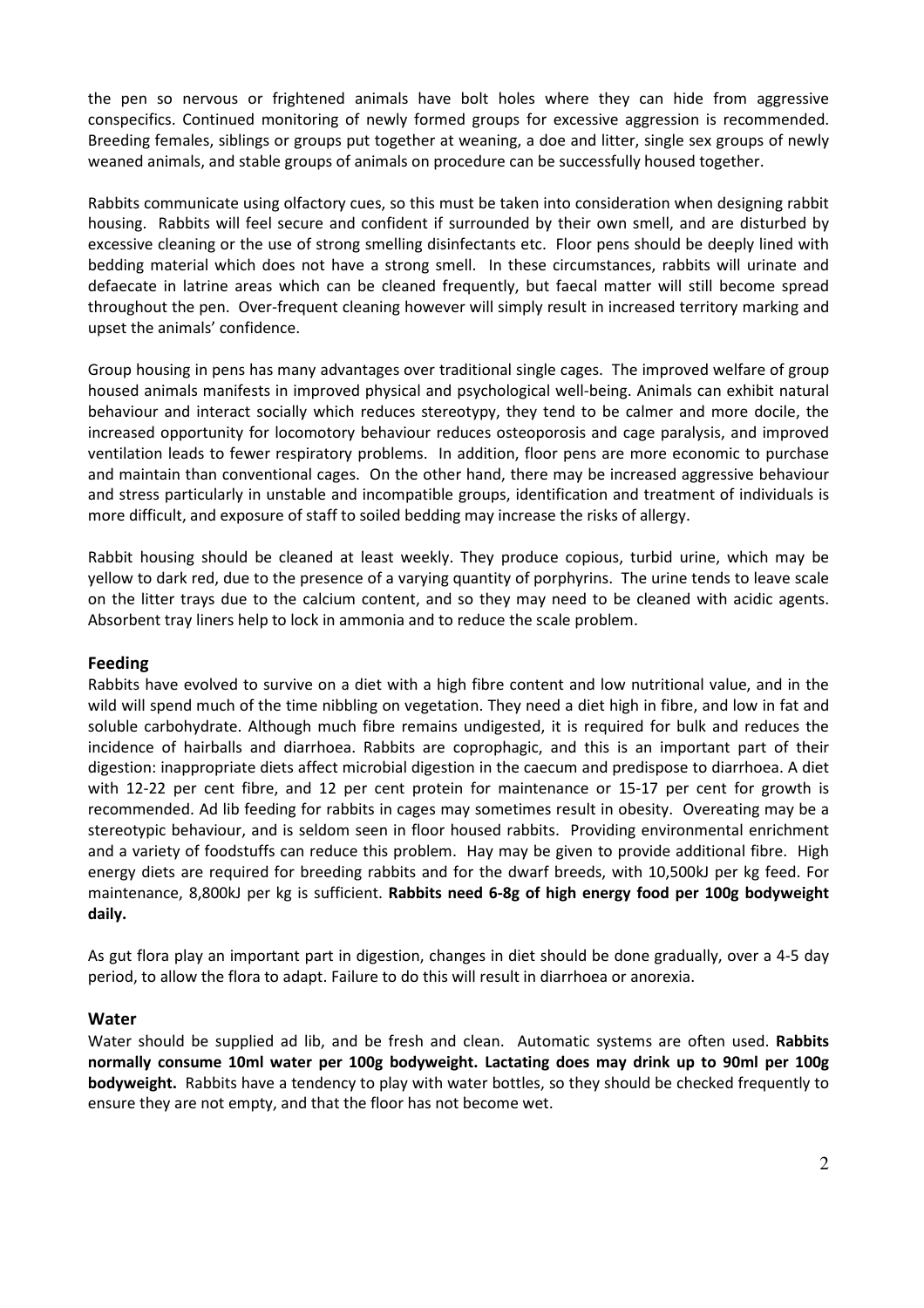# Environment

Rabbits require temperatures between 16-20°C. Neonates cannot maintain their body temperatures until they are seven days old, so they must be kept in a warm environment. Humidity should be kept between 40-60 per cent. Females require 14-16 hours of light daily, and males 8-10, with or without periods of twilight. Shorter light cycles may result in reduced sexual activity in the autumn. Low intensity light should be provided for albino animals. Rabbits can hear in the ultrasound range, from 2-16kHz and possibly up to 42kHz, so care should be taken not to expose them to excessive ultrasound. Background noise can help to prevent the animals from being startled by sudden noises. Ventilation is particularly important for rabbits. They are susceptible to respiratory diseases, and poor ventilation allows a build up of ammonia which predisposes to these. Draughtless ventilation and efficient tray liners for caged animals, reduce the ammonia level. At least 12-15 air changes per hour should be provided.

# Breeding

Females begin breeding at 4½-7 months, males from 6-7 months. Rabbits are induced ovulators, and have no oestrus cycle as such. They are receptive for 7-10 days, then inactive for 1-2 days. Does are also receptive at intervals during pregnancy and lactation. There is some seasonal effect, but if daylength is maintained and particularly if the temperature is high breeding will take place all year. Breeding efficiency falls after 7-11 litters, or 3-4 years. Coitus induces ovulation and results in pregnancy in 75% of does. Gestation lasts 31-32 days. Care should be taken in handling the doe during gestation, as the pregnancy is easily aborted. The doe must have a clean nest box in the last week of gestation. A doe will scatter her young if the nest is dirty, or if it smells of disinfectant. The doe will line her nest with hair. Does usually kitten in the morning. Between 1-22 kits may be born, usually 7-8, depending on the breed. It is rare for them to be eaten by the doe unless there is a deformity or they are dead, but it may also happen if the doe is inexperienced or if there is some environmental disturbance. Does will rarely retrieve their young if they crawl out of the nest, hence the need for a good nest box. Young are only suckled for 5-10 minutes once daily, in the morning, and lactation lasts 6-8 weeks. Hand rearing of rabbits is relatively easy. Does may be rebred shortly after parturition, but more usually are mated after weaning.

#### Handling

Rabbits are generally docile and amenable, can be readily trained to facilitate the performance of procedures, and rarely bite if handled correctly. There are a number of particular considerations when handling rabbits. The animal should NEVER be lifted by the ears, and the back must be supported at all times, otherwise contractions of the strong spinal muscles during struggling can result in injuries to the spine. Rabbits have powerful hind legs, and the handler must be careful to avoid being kicked or scratched. Before removing a rabbit from a cage or floor pen, orientate the rabbit so it is facing you. Grasp the animal by the scruff, avoiding the ears, and lift the front end. Then you can either slide the free hand beneath the rabbit, placing the thumb and little finger in front of the hind legs to extend them, and then lift the animal, or the free hand can be placed behind the animal's hindquarters and the animal scooped towards you. Once the animal has been lifted clear of the cage or pen, it should be carried held against the chest or resting on the arm with it's head tucked under the armpit, with the scruff securely held and the back and hindquarters supported at all times.

To sex adult rabbits, place the animal on a non-slip surface or support it on your knee. Hold the animal by the scruff and lift the head, scooping the hindquarters under the animal so it sits on its haunches. Whilst still holding the scruff, the free hand can be used to expose the genitalia. Alternatively, the head can be controlled by placing the thumb and third finger each side of the head and the index finger between the ears. The other hand can then be placed under the abdomen, and the rabbit turned over onto the knee for sexing, its back being supported by the forearm.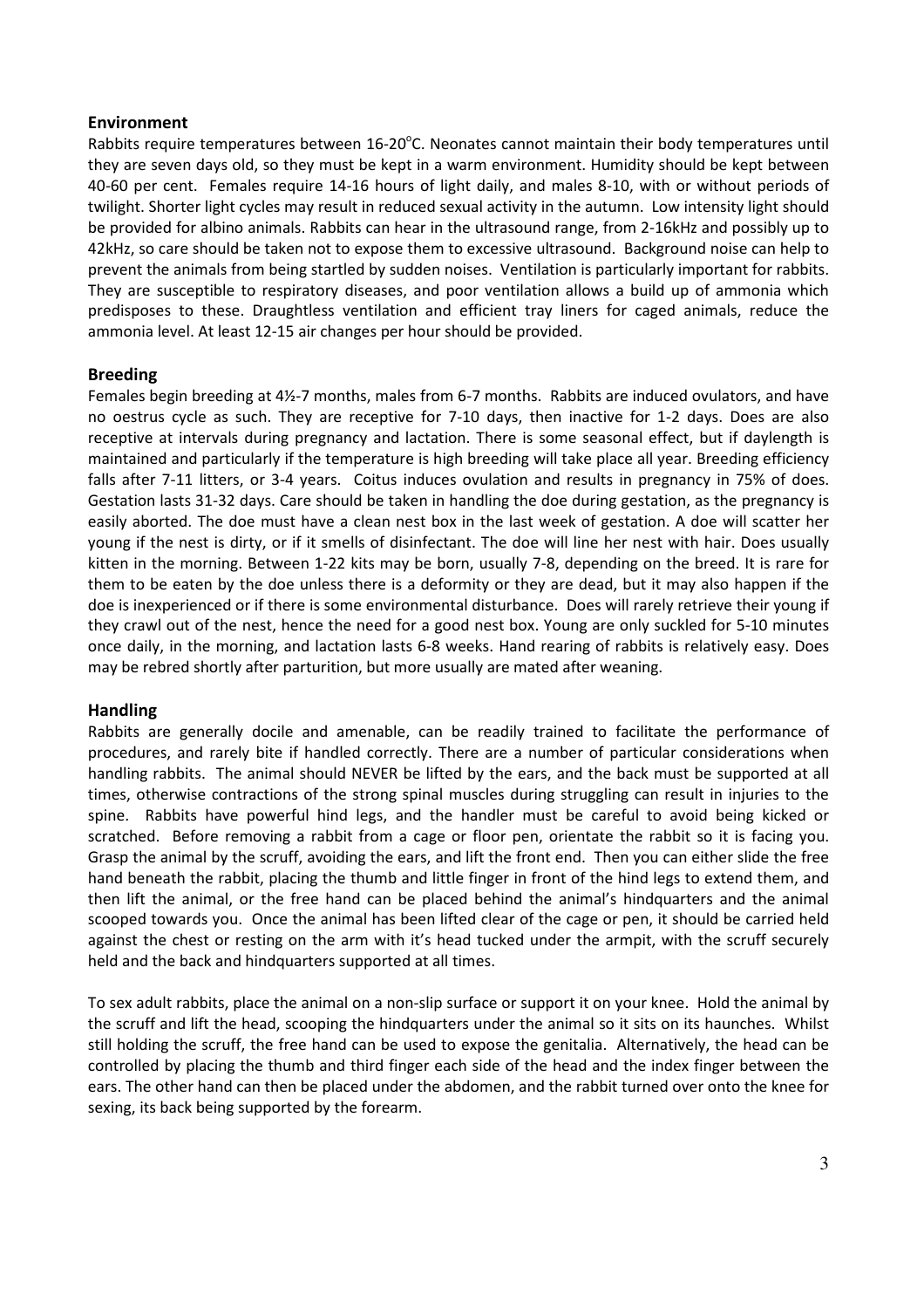# Pain and stress recognition

A rabbit will often react to painful procedures with stoic acceptance. This may relate to feral behaviour where concealment is important for survival. A rabbit in pain is usually characterised by reduced food and water intake and limited movement. There may be apparent photosensitivity and ocular discharge with protrusion of the third eyelid. Faecal staining of the coat, digestive disturbances and dehydration may also be seen.

# Common diseases and health monitoring

Rabbits suffer from very few viral diseases, but myxomatosis, commonly encountered in wild and pet rabbits, and viral haemorrhagic disease of rabbits are both potentially fatal. Vaccines are now available for both of these diseases. Protective clothing and a good standard of hygiene is essential to prevent inadvertent transmission of these diseases to laboratory rabbits. Rabbits suffer from a number of bacterial infections, the most important of which is Pasteurella multocida. Pasteurella is mainly a respiratory pathogen which can be carried subclinically in the upper respiratory tract, causing problems when the animal is stressed. Signs may vary from sudden death, pneumonia, meningitis, generalised septicaemia, or subcutaneous abscesses to snuffles. Recurrent conjunctivitis caused is common. Treatment may reduce the symptoms of Pasteurella, but it will not eradicate it. If this organism is present in a colony, it is essential to maintain adequate environmental conditions particularly humidity, ensure meticulous hygiene, keep the stocking density low, and avoid stress. The stress of scientific procedures often precipitates an outbreak of clinical disease, and if this occurs ideally the colony should be culled and clean animals bought in after fumigation of the room.

Diarrhoea is another common disease problem in rabbits. There are many causes including sudden diet changes, coccidial (intestinal parasite) infestation and infectious causes. Mucoid enteropathy is a common, often fatal, finding in growing rabbits. It seems to be associated with an inadequate level of fibre in the diet (less than 15%) and stress. Inappetance is another commonly encountered problem, associated with environment or diet changes, hairballs, or subclinical diseases. This can cause a rapid loss of condition and should be treated promptly. In general, many of the commonest diseases of rabbits are husbandry related, so it is very important that the diet, housing, environment and general management of rabbits are kept up to a high standard.

# Anaesthesia in the rabbit – special considerations

In this species the combination of stress and general anaesthesia can lead to cardiac and respiratory arrest. It is therefore very important to keep both the pre and post operative stresses to the absolute minimum. Premedication prior to induction of anaesthesia is common practice in this species and the following drugs can be used:

Medetomidine 250 ug/kg s.c. This can rapidly be reversed with atipamezole 0.2 mg/kg into the ear vein. Diazepam or midazolam 0.5-2 mg/kg i.v. or i.m. produces quite good sedation. Hypnorm 0.2 ml/kg i.m. produces sedation and analgesia but poor muscle relaxation which lasts for about 20

minutes. Full recovery takes more than an hour unless specific reversal with naloxone (0.1 mg/kg i.m.) is used. Ketamine at 50 mg/kg i.m. produces sedation and immobilisation lasting about 30 minutes. Xylazine at 3 mg/kg i.m. will produce heavy sedation with some analgesia.

Inhaled agents should not be used for induction of anaesthesia since rabbits find this stressful, and hold their breath and show prolonged periods of apnoea. It is better to induce anaesthesia with an injectable agent and then use inhalational agents for maintenance. Endotracheal intubation is relatively straightforward in rabbits and is preferred to the use of a face mask. The larynx can be sprayed with lignocaine before intubation is attempted to reduce the risk of laryngospasm. Visualisation of the larynx in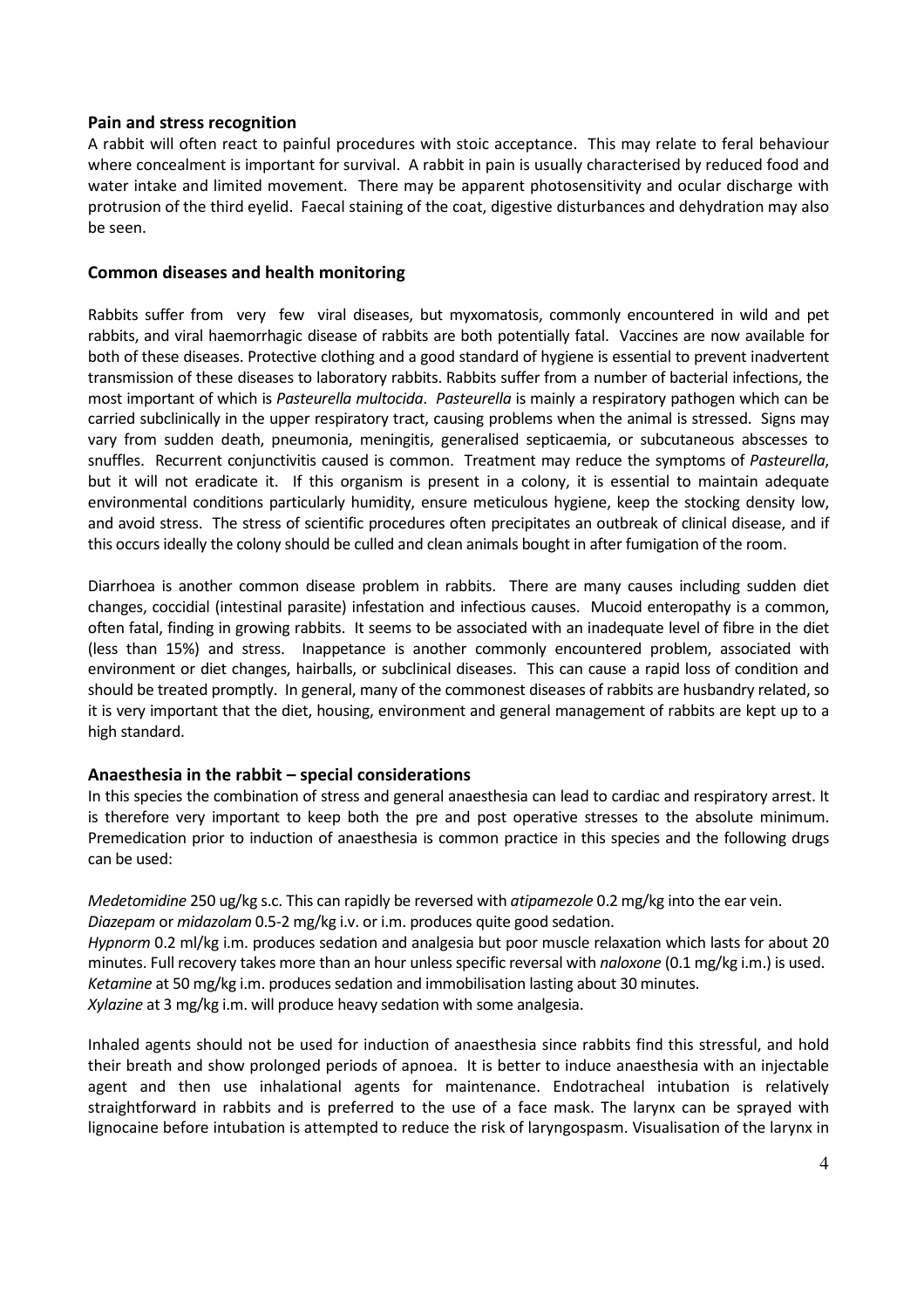the rabbit requires the use of a specialised laryngoscope, but it is also possible to intubate the rabbit without seeing the larynx. The rabbit is placed in sternal recumbency, its head gripped and extended upward. The tongue is pulled gently forwards taking care to bring it out to the side of the teeth so that it is not damaged. The endotracheal tube, lubricated with local anaesthetic gel, is advanced over the tongue towards the larynx. Careful observation of the chest wall will indicate when the rabbit breathes in. The tube should be advanced through the larynx on inspiration.

Rabbits are prone to stasis of the gastrointestinal tract and inappetance following general anaesthesia, and may require supplementary feeding or gut motility stimulants to aid recovery.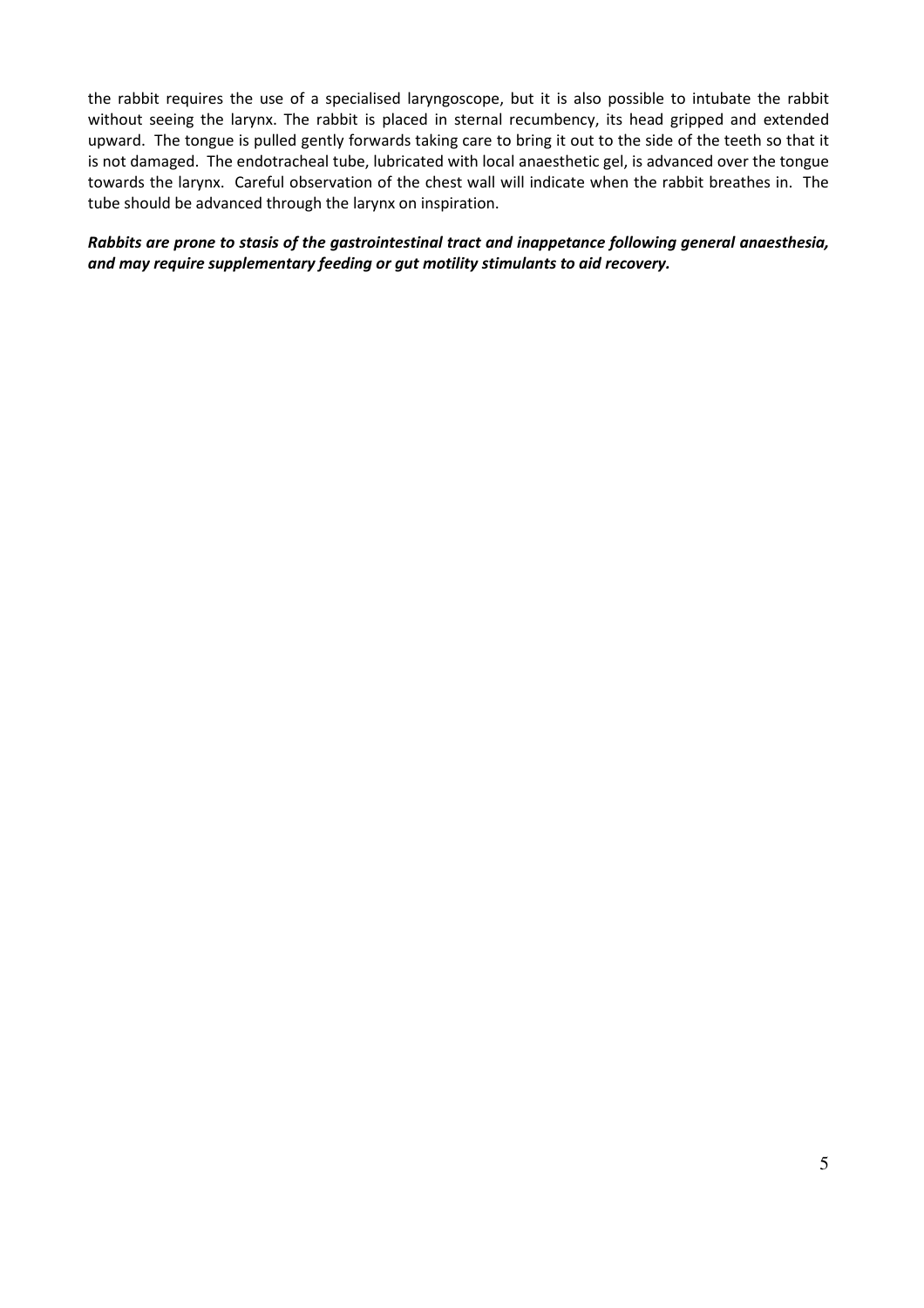# Anaesthesia in the Small Laboratory Animals

Anaesthesia in small laboratory animals is potentially difficult and presents a significant risk. Their small size makes access to blood vessels difficult and increases heat loss during anaesthesia, resulting in hypothermia. Also, fasting before or after anaesthesia may result in the development of hypoglycemia. Pre-anaesthetic fasting is unnecessary since these animals cannot vomit. It may be required if surgery on the upper GI tract is to be undertaken but even then, since coprophagy is not prevented, removing the animal's food may not result in an empty stomach.

Anaesthesia should only be induced in healthy, stress free animals. Small animals need to be kept warm during and after anaesthesia, to prevent hypothermia, and may need supplementary fluids to prevent dehydration and encourage return to normal physiology in the post anaesthetic period.

# Inhalation anasthesia

Isoflurane is the inhalation agent of choice for small animal anaesthesia. It has a very high safety margin for all species and is rapidly excreted from the tissues via the lungs, which results in rapid recovery. There is virtually no biotransformation, making it the most suitable agent for studies that require maintenance of normal drug metabolising ability.

Isoflurane may be used to induce anaesthesia in rodents by exposing them to a high concentration of the agent. This may be administered via a facemask, or more usually via an anaesthetic chamber. These methods are suitable for mice, rats and guinea pigs, but not for rabbits, which breath-hold for a long period and become anoxic.

Alternatively a short-acting injectable agent may be given to produce initial unconsciousness, with anaesthesia then being maintained with a volatile inhalation agent. Once an animal is unconscious, anaesthesia can be maintained by passing an endotracheal tube and administering a low concentration of volatile agent in oxygen. This is safe for both the animal and the operator. However, passing an endotracheal tube in the small laboratory species can be difficult, and it may be necessary to use a facemask.

#### Injectable anaesthesia

Injectable agents can be given by a number of routes. In all cases, the intra-venous route is to be preferred, as the effect is immediate and the dose can therefore be titrated against the effect, making it much safer. However, difficulty accessing veins in some of the smaller animals, especially guinea pigs and mice, makes intra-peritoneal route more common in these species. With this route, the dose has to be pre-determined against body weight and then administered in one injection. There are several disadvantages to the i/p route: the total dose is always larger than if given i/v, absorption is slower, and therefore induction is slower. Any residual drug effects will persist for longer and so recovery is usually also prolonged. It is also never possible to be absolutely certain that you have administered the injection into the peritoneal space, and occasional mis-injection into other tissues, such as fat, may account for the variable results that may sometimes be seen following injection.

Many injectable agents are available. Some of these are listed in the tables.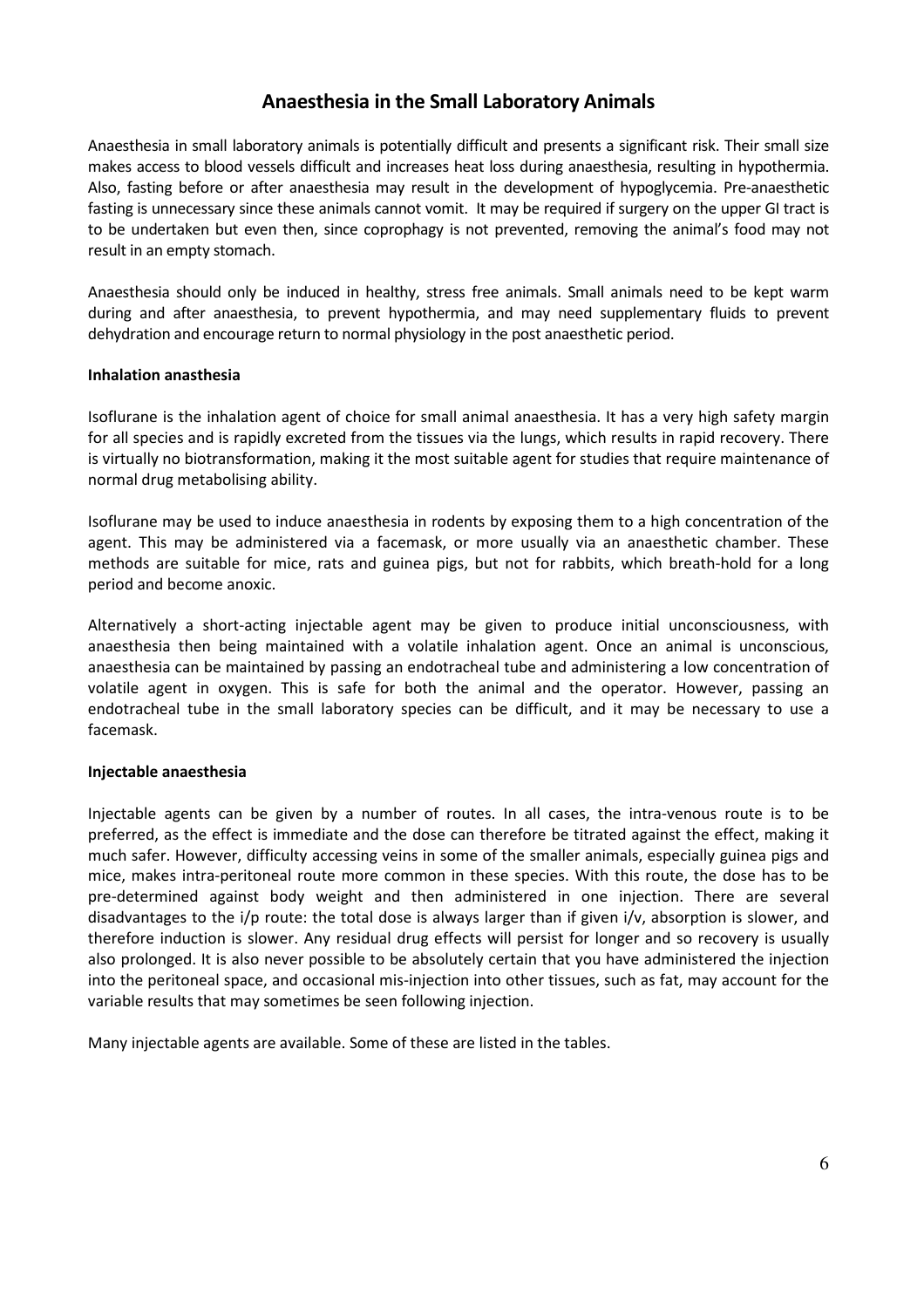|                                              | <b>Type of small animal</b> |                                                 |              |       |                 |                                   |                      |       |                   |        |                                                       |            |                  |
|----------------------------------------------|-----------------------------|-------------------------------------------------|--------------|-------|-----------------|-----------------------------------|----------------------|-------|-------------------|--------|-------------------------------------------------------|------------|------------------|
| <b>Drug</b>                                  | Guinea-pig                  | Rabbit<br>Rat<br><b>Hamster</b><br><b>Mouse</b> |              |       | <b>Comments</b> | <b>Duration of</b><br>anaesthesia | <b>Sleep</b><br>time |       |                   |        |                                                       |            |                  |
|                                              | mg/kg                       | Route                                           | mg/kg        | Route | mg/kg           | Route                             | mg/kg                | Route | mg/kg             | Route  |                                                       |            |                  |
|                                              |                             |                                                 |              |       |                 |                                   |                      |       |                   |        |                                                       |            |                  |
| Medetomidine (ug/kg)                         | $\blacksquare$              |                                                 | 30-100       | S.C   |                 |                                   | 30-100               | S.C   | 100               | s.c    | Sedation only. Reverse with<br>atipamezole 1mg/kg s.c |            |                  |
| Hynorm (ml/kg)                               | 0.65                        |                                                 | 0.5          |       |                 |                                   |                      |       |                   |        | Sedation only. Good                                   |            |                  |
| (fentanyl/fluanisone)                        | $20$ min                    | i/m                                             | $60$ min +   |       | 0.22            | i/m                               | 0.4                  | i/m   | 0.5               | i.m    | analgesia<br>Poor relaxation                          |            |                  |
| Alphaxalone (mg/kg)                          | 40                          | i/v                                             | $10 - 15$    | i/v   | $6-9$           | i/v                               | $10 - 15$            | i/v   | 150               | i.p.   | Surgical anaesthesia only if<br>i/v                   | 5 mins     | $10 \text{ min}$ |
| Hypnorm (ml/kg)                              | $\mathbf{1}$                | i/m                                             | 0.4          |       | 0.3             | i/m<br>i/p or                     | 0.3                  | i/m   | $\mathbf{1}$      | i.m or | Good surgical anaesthesia                             | 45-60 mins | $3-4$ hours +    |
| + diazepam (mg/kg)                           | 2.5                         |                                                 | 5            |       | 2.5             | i/v                               | 2.5                  |       | $+5$              | i.p    |                                                       |            |                  |
| Hypnorm (ml/kg)<br>+ midazolam (mg/kg)       | $8*$                        |                                                 | $10*$        |       | 0.3<br>2        | i/m<br>i/p or<br>i/v              | $2.7*$               |       | $4*$              | i.p    | Good surgical anaesthesia                             | 45-60 mins | $3-4$ hours +    |
| Ketamine (mg/kg<br>Diazepam(mg/kg)           | 100<br>5                    |                                                 | 100<br>5     |       | 25<br>5         | i/m<br>i/m                        | 75<br>5              |       |                   |        | Light anaesthesia                                     | 20 mins    | 2 hrs            |
| Ketamine $(mg/kg) +$<br>Medetomidine (mg/kg) | 40<br>1                     |                                                 | 75<br>0.5    |       | 35<br>0.5       | i/m                               | 75<br>0.5            |       | 100<br>$+0.25$    |        | Surgical anaesthesia                                  | 20-30 mins | $2-4$ hrs +      |
|                                              |                             |                                                 |              |       |                 |                                   |                      |       |                   |        |                                                       |            |                  |
| Ketamine $(mg/kg) +$<br>Xylazine (mg/kg)     | 40<br>5                     | i/m                                             | 80-100<br>10 |       | 35<br>5         | i/m                               | 90<br>$+10$          |       | 50-200<br>$+5-10$ |        | Surgical anaesthesia                                  | 20-30 mins | $2-4$ hrs +      |
| Propofol (mg/kg)                             | 10                          | i.v                                             | 26           | i/v   | 10              | i/v                               | 10                   | i/v   | 10                | i.v    | Surgical anaesthesia only if<br>i/v                   | 5 mins     | 10 mins          |

# Drug dose rates for anaesthesia in rodents and rabbits, all i/p administration unless otherwise stated

i/m intramuscular i/p intraperitoneal i/v intravenous

\* Mixture of 1 part Hypnorm, 2 parts water for injection and 1 part midazolam.

+ Recovery time reduced if specific antagonists are administered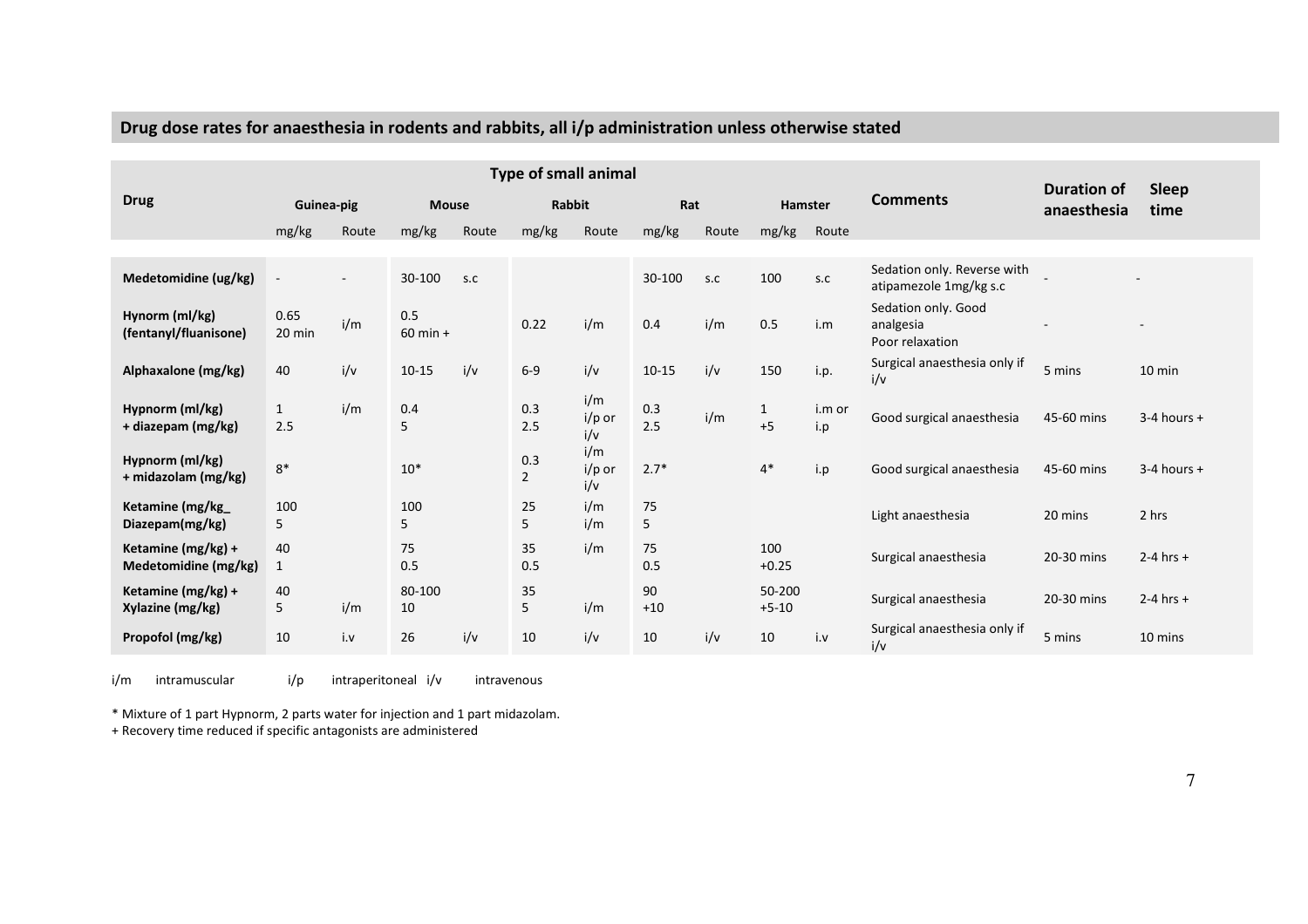# Suggested dose rates of analgesia in small animals

|                      | <b>Type of small animal</b> |                |                      |                  |                       |                      |                |                       |                    |                |       |                    |                  |                 |                      |  |
|----------------------|-----------------------------|----------------|----------------------|------------------|-----------------------|----------------------|----------------|-----------------------|--------------------|----------------|-------|--------------------|------------------|-----------------|----------------------|--|
| Analgesic            | <b>Mouse</b>                |                |                      | Rat              |                       |                      | Guinea-pig     |                       |                    | Hamster        |       |                    |                  | <b>Rabbit</b>   |                      |  |
|                      | Dose<br>(mg/kg Route        |                | Interval<br>(hourly) | Dose<br>(mg/kg   | Route                 | Interval<br>(hourly) | Dose<br>(mg/kg | Route                 | Interva<br>(hourly | Dose<br>(mg/kg | Route | Interva<br>(hourly | Dose<br>(mg/kg   | Route           | Interval<br>(hourly) |  |
|                      |                             |                |                      |                  |                       |                      |                |                       |                    |                |       |                    |                  |                 |                      |  |
| <b>Buprenorphine</b> | $0.05 -$<br>0.1             | s/c            | $8 - 12$             | $0.01 -$<br>0.05 | s/c                   | $8 - 12$             | 0.05           | s/c                   | $8 - 12$           | 0.5            | s/c   | $8 - 12$           | $0.01 -$<br>0.05 | $s/c$ , i/v     | $8 - 12$             |  |
| <b>Butorphanol</b>   | $1-5$                       | s/c            | 4                    | $\overline{2}$   | s/c                   | 4                    | $\mathbf{1}$   | s/c                   | 24                 | 0.4            | s/c   | $8 - 12$           | $0.1 - 0.5$      | i/v             | 4                    |  |
| <b>Flunixin</b>      | 2.5                         | s/c,<br>i/m    | $12\,$               | 2.5              | $s/c$ , i/m           | 12                   |                |                       |                    | 2.5            | s/c   | 12                 | $1.1\,$          | $s/c$ , i/m     | 12                   |  |
| Ibuprofen            | 30                          | per os 4       |                      | 15               | per os                | 4                    | 10             | i/m                   | 4                  |                |       |                    | 10               | i/v             | 4                    |  |
| Meloxicam            | 5                           | s/c            | 24                   | $1.0\,$          | s/c, per<br><b>OS</b> | 12-24                | $0.1 - 0.3$    | s/c, per<br><b>OS</b> | 24                 |                |       |                    |                  |                 |                      |  |
| <b>Morphine</b>      | $2 - 5$                     | s/c            | $2 - 4$              | $2 - 5$          | s/c                   | $2 - 4$              | $2 - 5$        | $s/c$ , i/m           | 4                  |                |       |                    | $2 - 5$          | $s/c$ , i/m     | $2 - 4$              |  |
| Pethidine            | $10 - 20$                   | $s/c$ ,<br>i/m | $2 - 3$              | $10 - 20$        | $s/c$ , i/m           | $2 - 3$              | $10 - 20$      | $s/c$ , i/m           | $2 - 3$            | 20             | s/c   | $2 - 3$            | 10               | $s/c$ , i/m 2-3 |                      |  |

i/m intramuscular i/v intravenous s/c subcutaneous

See Flecknell and Waterman-Pearson (2000) Pain management in animals. WB Saunders.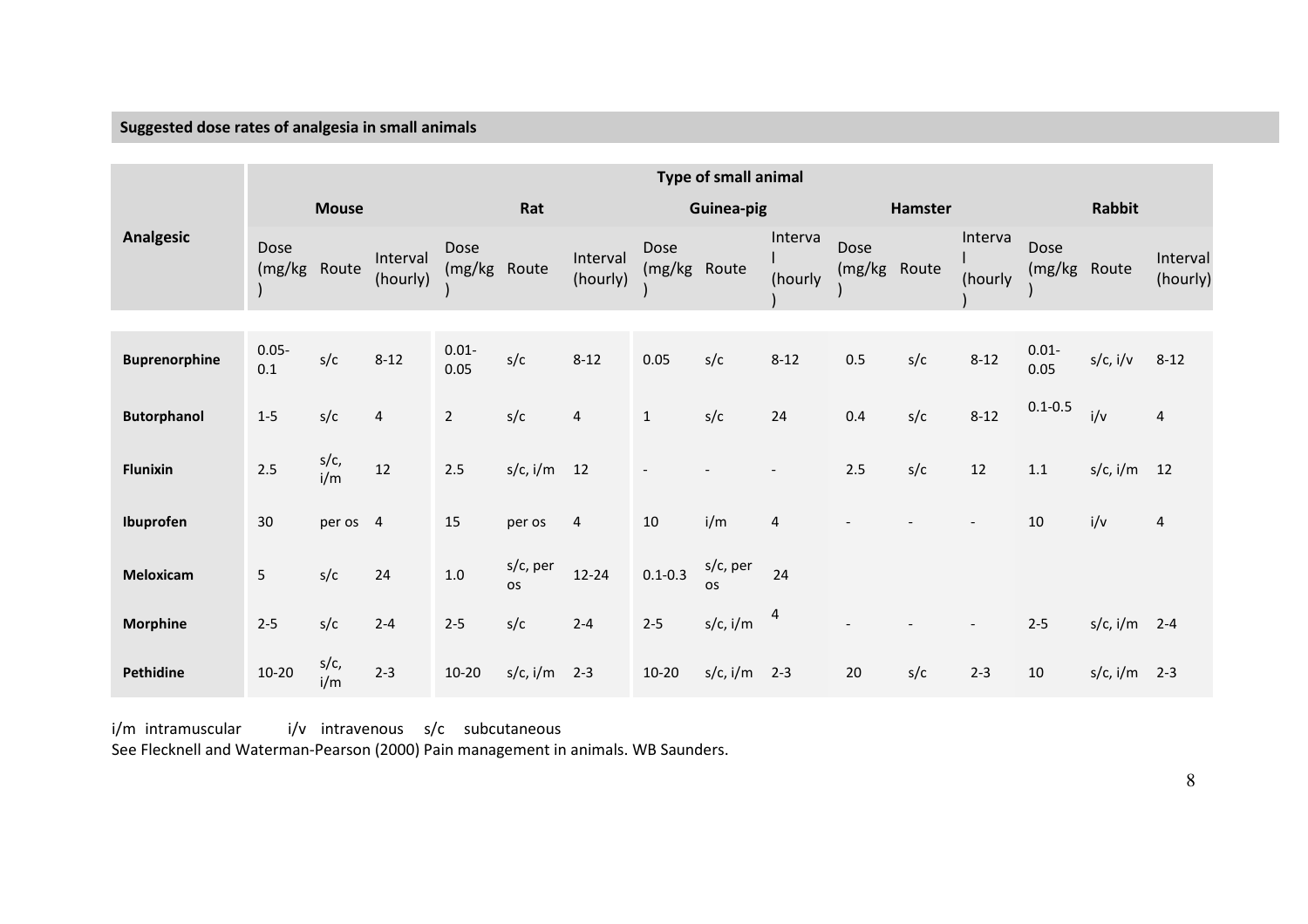# Biological data, rabbit

| <b>Biological Data</b>                |                      | <b>Breeding Data</b> |                         |  |  |
|---------------------------------------|----------------------|----------------------|-------------------------|--|--|
| Adult weight (grams)                  | 900-6000             | Puberty (days)       | 90-120                  |  |  |
| Diploid number                        | 44                   | Age to breed male    | 6-10 months             |  |  |
| Food intake                           | 5g/100g bodyweight   | Age to breed female  | 4-9 months              |  |  |
| Water intake                          | 10ml/100g bodyweight | Gestation (days)     | $30 - 32$               |  |  |
| Lifespan (years)                      | $6 - 12$             | Litter size          | $4 - 10$                |  |  |
| Rectal temperature (°C)               | 38.5-40              | Birth weight (grams) | 30-70                   |  |  |
| Heart rate/min.                       | 130-325              | Weaning age (weeks)  | 4-8                     |  |  |
| Blood pressure systole (mm Hg) 90-130 |                      | Oestrous cycle       | <b>Induced Ovulator</b> |  |  |
| Blood pressure diastole (mm Hg) 60-90 |                      | Post partum oestrus  | Not used                |  |  |
| Blood volume (ml/kg)                  | 57-65                |                      |                         |  |  |
| Respiratory rate/min.                 | 30-60                |                      |                         |  |  |
| Tidal volume (ml/kg)                  | 4-6                  |                      |                         |  |  |
|                                       |                      |                      |                         |  |  |

# Haematological Data **Biochemical Data** Biochemical Data

| RBC ( $x10^6$ /mm <sup>3</sup> )       | $4 - 7$    | Serum protein (g/dl)        | $5.4 - 7.5$   |
|----------------------------------------|------------|-----------------------------|---------------|
| <b>PCV (%)</b>                         | 36-48      | Albumin (g/dl)              | $2.7 - 4.6$   |
| $Hb$ (g/dl)                            | 10-15.5    | Globulin (g/dl)             | $1.5 - 2.8$   |
| WBC $(x10^3/mm^3)$                     | $9 - 11$   | Glucose (mg/dl)             | 75-150        |
| Neutrophils (%)                        | $20 - 75*$ | Blood urea nitrogen (mg/dl) | 17-23.5       |
| Lymphocytes (%)                        | 30-85      | Creatinine (mg/dl)          | $0.8 - 1.8$   |
| Eosinophils (%)                        | $0 - 4$    | Total bilirubin (mg/dl)     | $0.25 - 0.74$ |
| Monocytes (%)                          | $1 - 4$    | Cholesterol (mg/dl)         | $35 - 53$     |
| Basophils (%)                          | $2 - 7$    |                             |               |
| Platelets ( $x10^3$ /mm <sup>3</sup> ) | 250-270    |                             |               |

\* Neutrophils often resemble eosinophils due to cytoplasmic granules.

From Wolfensohn and Lloyd (2003).